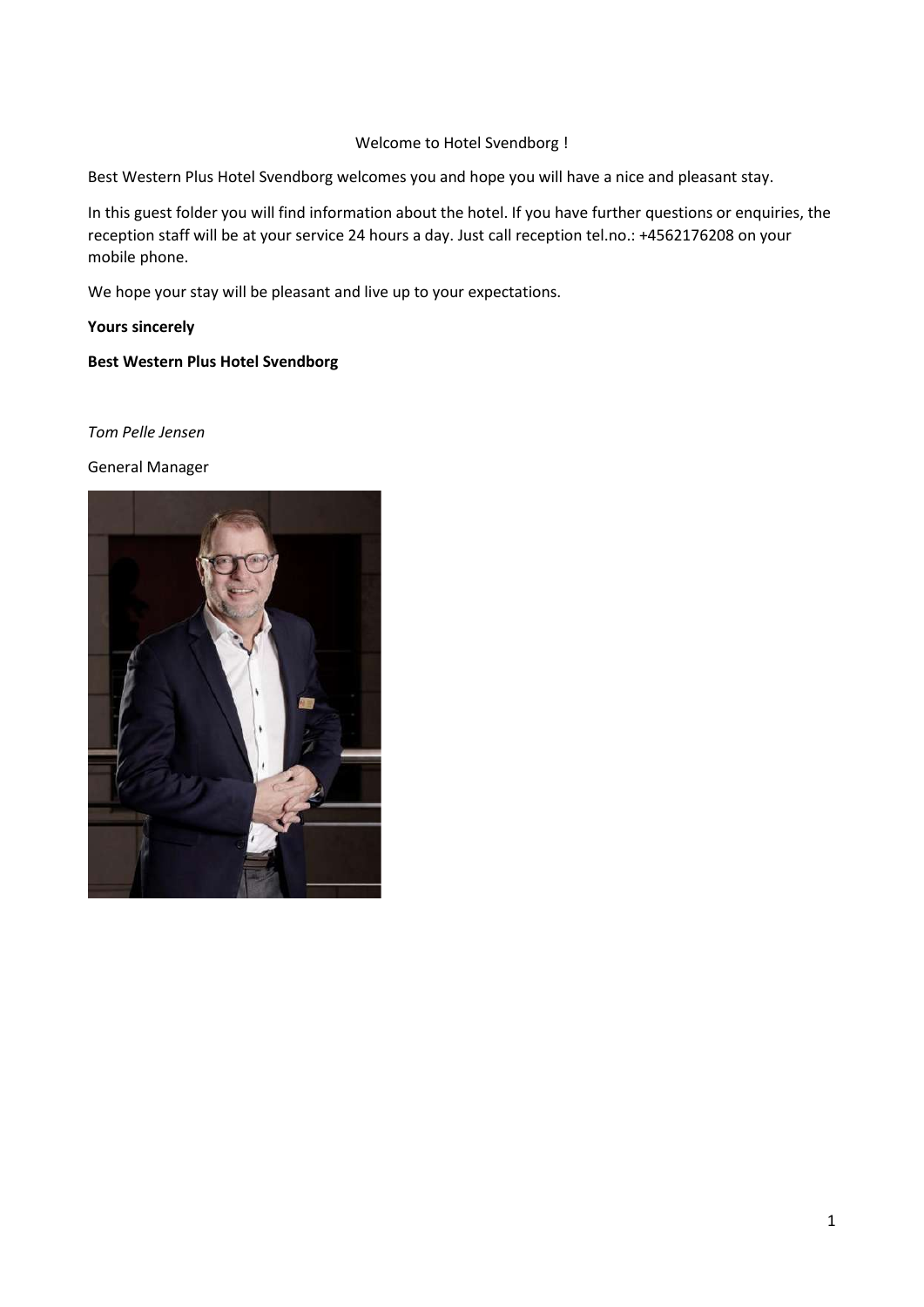# TABLE OF CONTENT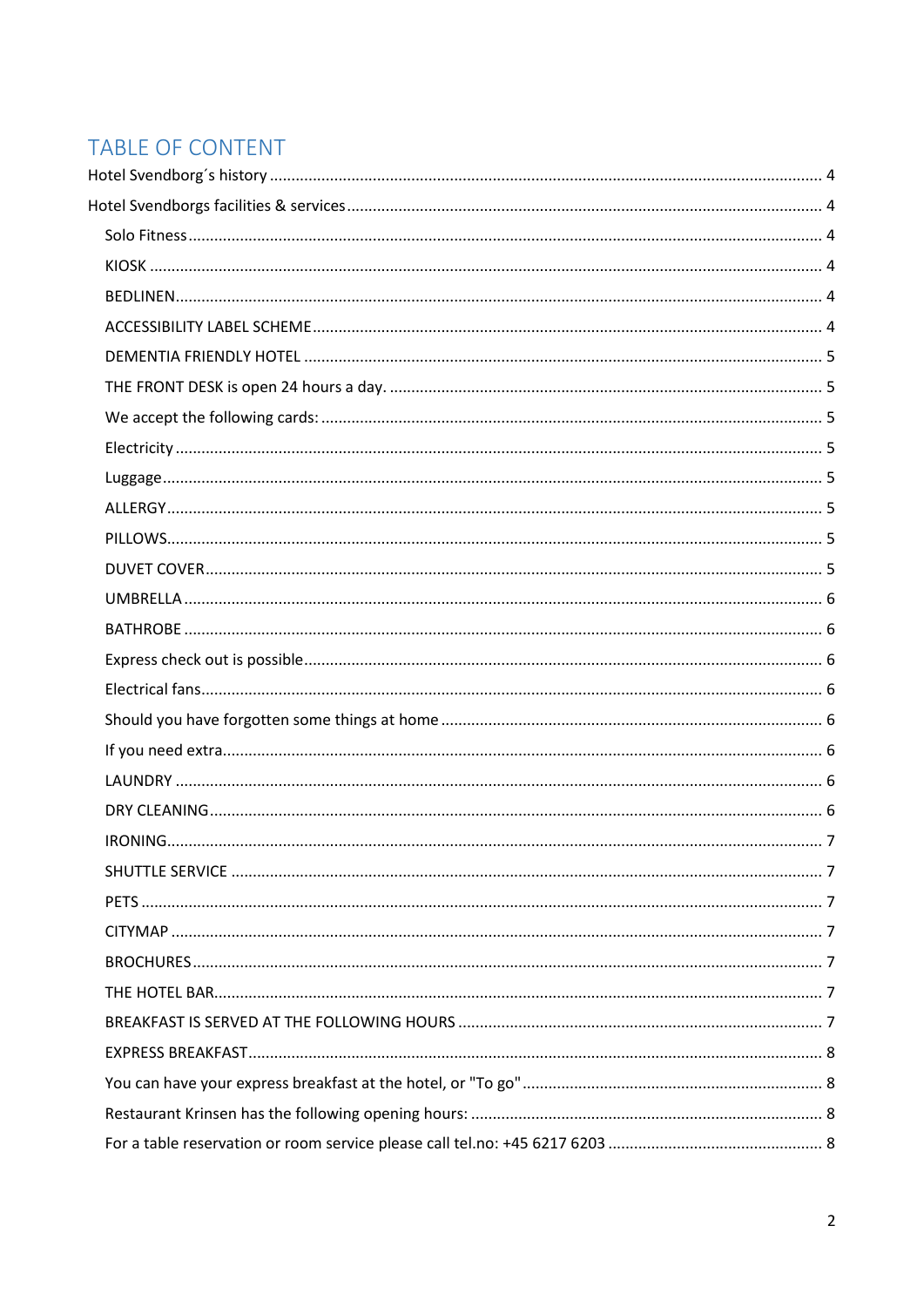| For fire, ambulance or police call the emergency directly on your own mobile phone tel.no: 112 11 |  |
|---------------------------------------------------------------------------------------------------|--|
|                                                                                                   |  |
|                                                                                                   |  |
|                                                                                                   |  |
|                                                                                                   |  |
|                                                                                                   |  |
|                                                                                                   |  |
|                                                                                                   |  |
|                                                                                                   |  |
|                                                                                                   |  |
|                                                                                                   |  |
|                                                                                                   |  |
|                                                                                                   |  |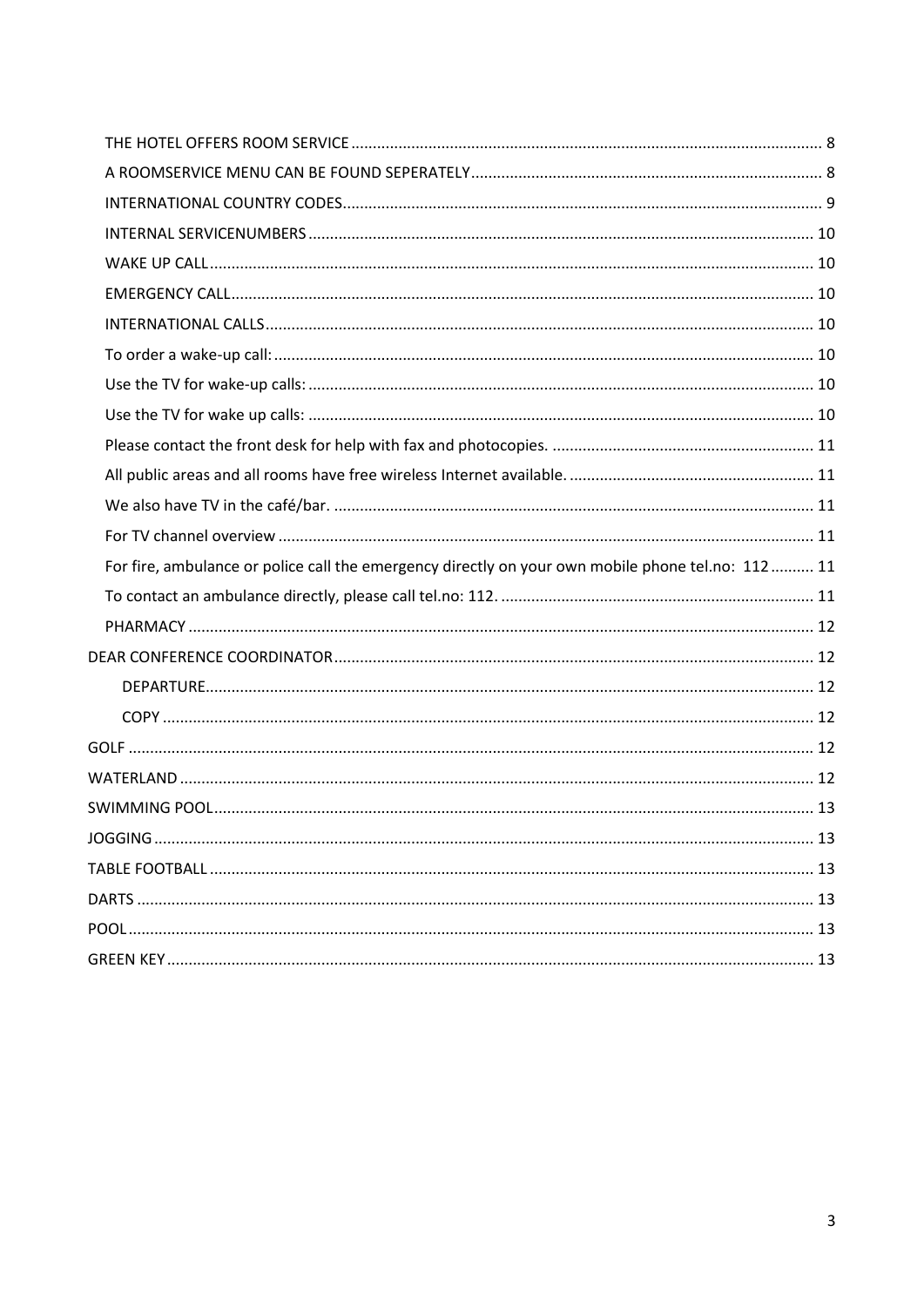# <span id="page-3-0"></span>Hotel Svendborg´s history

Best Western Plus Hotel Svendborg was built in the year of 1955 by shareholders and the Marshall help.

In 1979 Halberg Holding took ownership of Best Western Plus Hotel Svendborg. The hotel has since undergone an exciting development with several extensions and quite a lot of continual renovations.

During 2001 and 2002 a 4000 square meters large conference center and 48 new rooms were added. In 2006 our kitchen was extended and totally modernized. The same year Restaurant Krinsen underwent a total refurbishment. In 2016 the restaurant was updated again.

The facades, reception area, lounge and restaurant were renovated in 2019/20.

Today the hotel is owned by Halberg Hotels which consists of Best Western Plus Hotel Svendborg, Hotel Garni in Svendborg and Best Western Plus Hotel Fredericia.

Svendborg, the "capital" of South Funen - while enjoying your stay at Best Western Plus Hotel Svendborg the town is right outside our door, and we recommend that you enjoy the area during your visit.

You will find a sauna at Solo Fitness, and the front desk will issue you a free entrance ticket.

## <span id="page-3-1"></span>Hotel Svendborgs facilities & services

<span id="page-3-2"></span>Solo Fitness is located 10 min. walk from Best Western Plus Hotel Svendborg.

You will find two charging points for electric cars in the hotel underground parking.

Please, contact front desk for questions.

The hotel has a minor fitness room free of charge, which is situated in "Det Gule Hus" (The yellow house). Entrance from the parking area.

In addition, the hotel offers free access to Solo Fitness which is located only 500 meters from the hotel and with free parking. Please call front desk for further information at tel.no.: +4562176208 on your own mobile phone.

The hotel has its own parking lot monitored by video cameras. Parking is free and at your own responsibility. Please, remember to register your car on the tablet in the reception.

#### <span id="page-3-3"></span>KIOSK

Gifts, candy, stamps and tobacco can be bought at front desk.

You can get various toiletries free at front desk, hereof toothbrush and toothpaste, shaving kit, sewing kit, shower cap, tampons and sanitary towels.

#### <span id="page-3-4"></span>BEDLINEN

Bedlinen is changed every 4 days. Should you wish an extra change please, contact front desk at tel.nr.: +4562176208 on your own mobile phone.

#### <span id="page-3-5"></span>ACCESSIBILITY LABEL SCHEME

The hotel has joined 'God Adgang' which means that our facilities has been registered and labelled accessible for wheelchair users, reduced mobility, arm- and hand impairments, visual impairments, hearing impairments, asthma and allergies, mental disabilities and reading difficulties.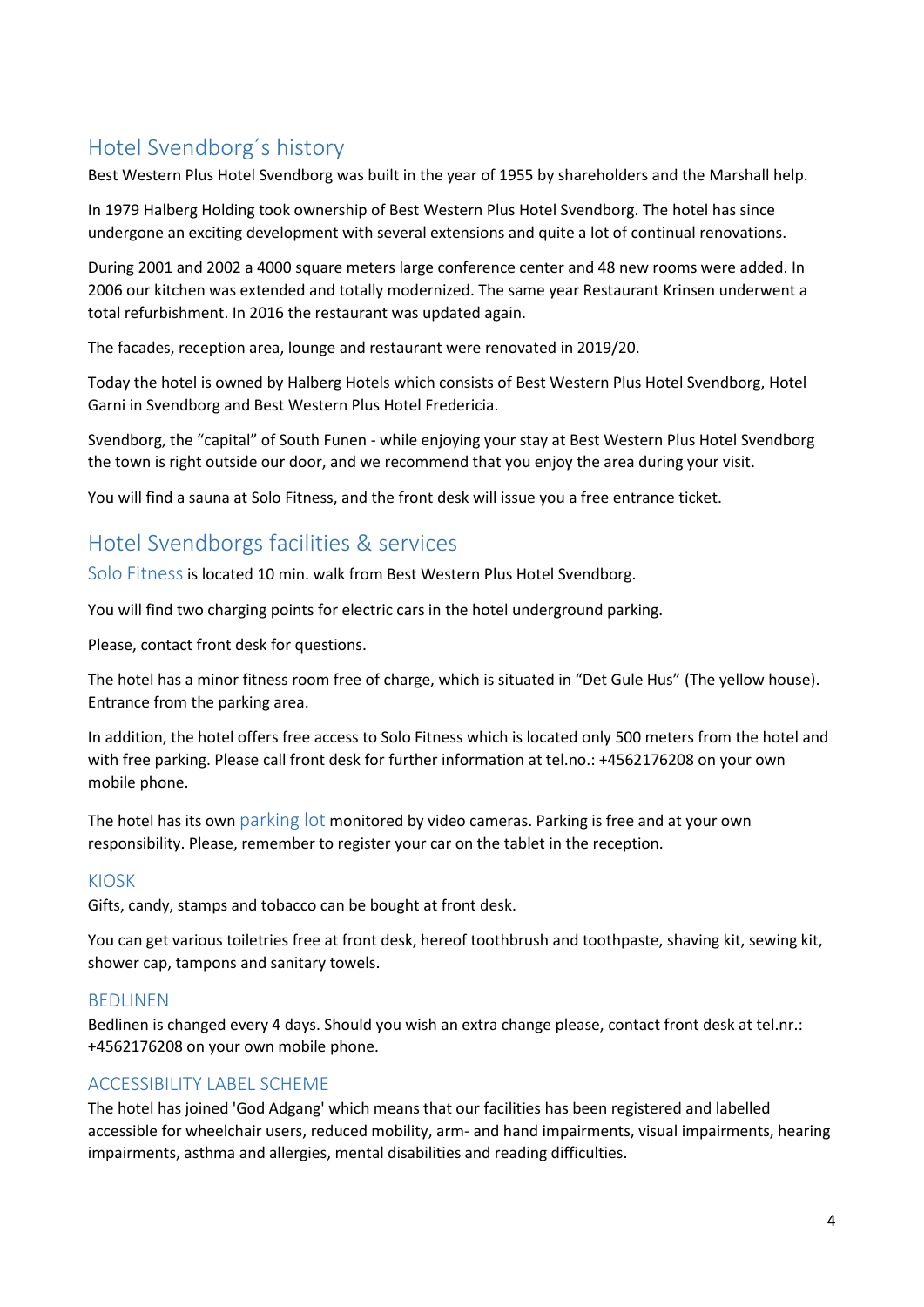## <span id="page-4-0"></span>DEMENTIA FRIENDLY HOTEL

In 2016 Hotel Svendborg became the first dementia friendly hotel in Denmark. The entire staff has completed the Alzheimer's associations course for dementia friends.

<span id="page-4-1"></span>THE FRONT DESK is open 24 hours a day. At the reception you can buy snacks and still water.

Tap water is of fine quality, and you can drink the water without any risks.

<span id="page-4-2"></span>We accept the following cards:

Diners Club

Eurocard

American Express

Visa

Mastercard

Dankort

All commercial credit cards, cards issued outside Denmark and American Express cards are imposed with a fee matching the costs of use.

The hotel rooms are all non-smoking rooms. Should this be ignored, a fine of DKK 2.000 will be charged for the extra cost of cleaning.

In the ground floor area you will find our Smoker's lounge. The lounge is open 24 hours.

<span id="page-4-3"></span> $E$  ectricity is activated by placing the keycard in the white box on the wall in hallway of the room. Permanent power can be found at the desk in the room.

The voltage is 220 volts.

<span id="page-4-4"></span>Luggage can be stored free of charge in our locked luggage room next to the lobby 24 hours a day.

If you would like assistance with your luggage please contact reception at tel.no.: +4562176208. Luggage assistance is available 24 hours daily.

## <span id="page-4-5"></span>**ALLERGY**

If you suffer from allergies and want a special duvet or special pillows, please contact front desk. The hotel also offers allergy friendly rooms.

#### <span id="page-4-6"></span>PILLOWS

An extra pillow is to be found in the closet in the room. For special requirements please, contact front desk. We can offer a high pillow, low pillow, allergy friendly pillow and a pillow with memory foam.

## <span id="page-4-7"></span>DUVET COVER

Should you wish to have a different type of duvet cover, or an extra one, please contact front desk tel.no.: +4562176208.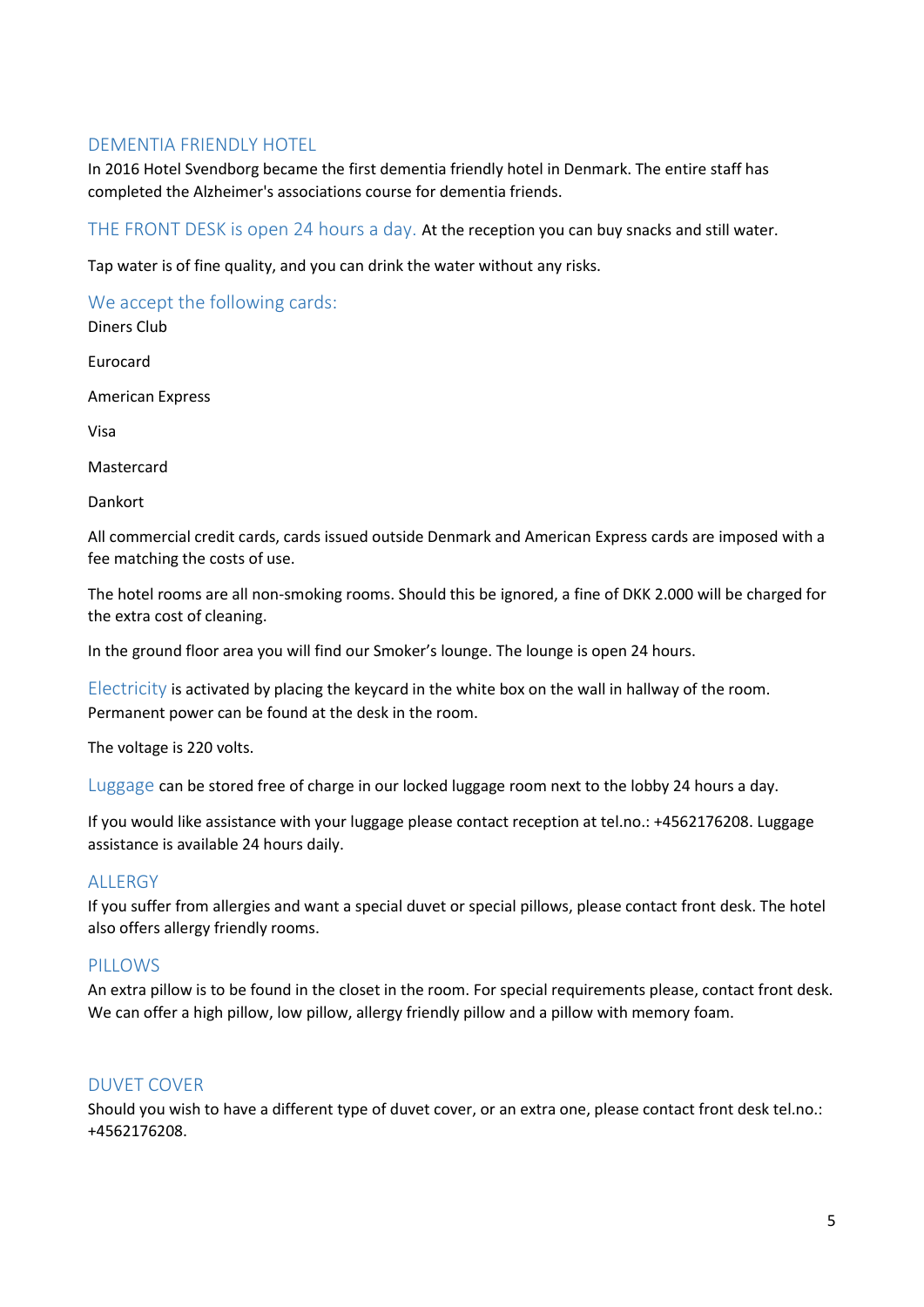### <span id="page-5-0"></span>**UMBRELLA**

You can borrow umbrellas from the front desk.

### <span id="page-5-1"></span>BATHROBE

Should you like a bathrobe and/or slippers, please call front desk tel.no.: +4562176208.

<span id="page-5-2"></span>Express check out is possible. You can give your credit card information to the front desk, who will charge your card and email a receipt to you, leave a receipt in your room or you can pick up the receipt from the front desk within an agreed time. Please, contact front desk at tel. no.:+4562176208.

<span id="page-5-3"></span>Electrical fans can be borrowed from the front desk. Free delivery to the room is possible. Contact front desk at local at tel.no.:+4562176208.

<span id="page-5-4"></span>Should you have forgotten some things at home, remember that we have toiletries like toothbrush/paste, shaving kit, sewing kit, comb, shower cap and sanitary towels free of charge at the front desk.

Should you wish to have some ice cubes, please contact the Bar at tel.no:+4562176203.

<span id="page-5-5"></span>If you need extra soap, shampoo, towels, pillows, hangers or similar these are available free of charge at front desk. Please call local tel. no.+4562176208. You can also borrow adapters at front desk 24 hours a day.

You will find a shoe-polishing machine at the cloak room by the lobby.

Please contact the front desk for iron and ironing board. You will also find iron and ironing board in the corridors.

Front desk should be happy helping you delivering your clothes to a local tailor.

The opening hours are: Monday-Friday 10 am – 5.30 pm, Saturday 9.30 am – 2 pm.

You can borrow Danish newspapers from the lobby. An iPad is provided with access to English newspapers. Please, ask front desk for further information.

#### <span id="page-5-6"></span>**LAUNDRY**

Please deliver your garments for laundry at the reception desk before 9.00 am. and you will have them back in the afternoon at 5.30 p.m.

On Saturday, Sunday and holidays there are no laundry service.

Please place your garments in the laundry bag, which you will find in the wardrobe. Fill in the laundry slip and hand it in to the front desk.

#### <span id="page-5-7"></span>DRY CLEANING

Garments for dry cleaning can be delivered Monday and Wednesday. Within the same week you will have it back 2 days later at 5.30 pm. If you give it in Friday you will have it back Wednesday the following week.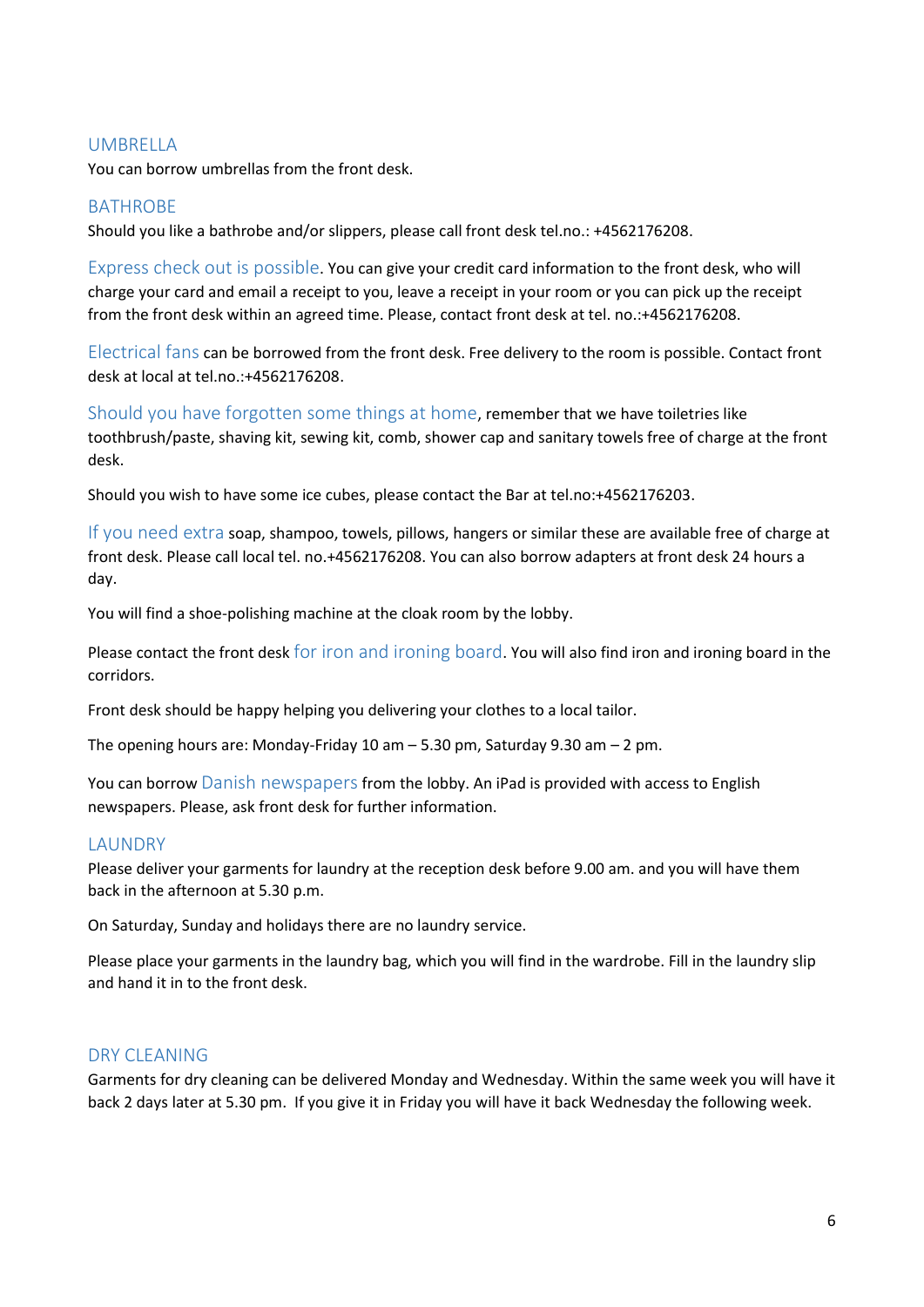#### <span id="page-6-0"></span>IRONING

Best Western Plus Hotel Svendborg offers a 1-hour ironing service 24 hours a day, 7 days a week. You will also find iron and ironing board in the room corridors.

#### **Prices for ironing:**

| Shirt/blouse   | DKK 40.00 |
|----------------|-----------|
| Trousers/skirt | DKK 60.00 |
| Jacket         | DKK 90.00 |

Please, find coffee/tea making facilities in your room. Coffee, tea etc. is also free of charge at the 2.nd floor lobby. If you want a coffee / tea tray brought to your room, you can contact the restaurant at tel.no: +4562176203

#### <span id="page-6-1"></span>SHUTTLE SERVICE

Shuttle service is not provided by the hotel. Should you like to order a taxi please, contact front desk at local tel. no: +4562176208, or contact Svendborg Taxa directly at tel. no: +4570102122.

#### <span id="page-6-2"></span>PETS

Dogs and cats are allowed in certain rooms. An extra fee will be charged per night DKK 135,00.

#### <span id="page-6-3"></span>CITYMAP

Is available free of charge from front desk.

#### <span id="page-6-4"></span>**BROCHURES**

Various brochures can be found in the lobby by front desk.

#### <span id="page-6-5"></span>THE HOTEL BAR

The bar is open from 6.00 am – 00.00 midnight- extended opening hours may occur.

After midnight beer and water are available from the hotel reception.

#### <span id="page-6-6"></span>BREAKFAST IS SERVED AT THE FOLLOWING HOURS

Week 1 – 24 & week 34 - 53:

| Monday-Friday | $06.30 - 09.30$ am |
|---------------|--------------------|
| Saturday      | $07.00 - 10.00$ am |
| Sunday        | $07.30 - 10.30$ am |

| Week 25 - 33:     |                    |
|-------------------|--------------------|
| Monday-Friday     | $07.00 - 10.00$ am |
| Saturday & Sunday | $07.00 - 10.30$ am |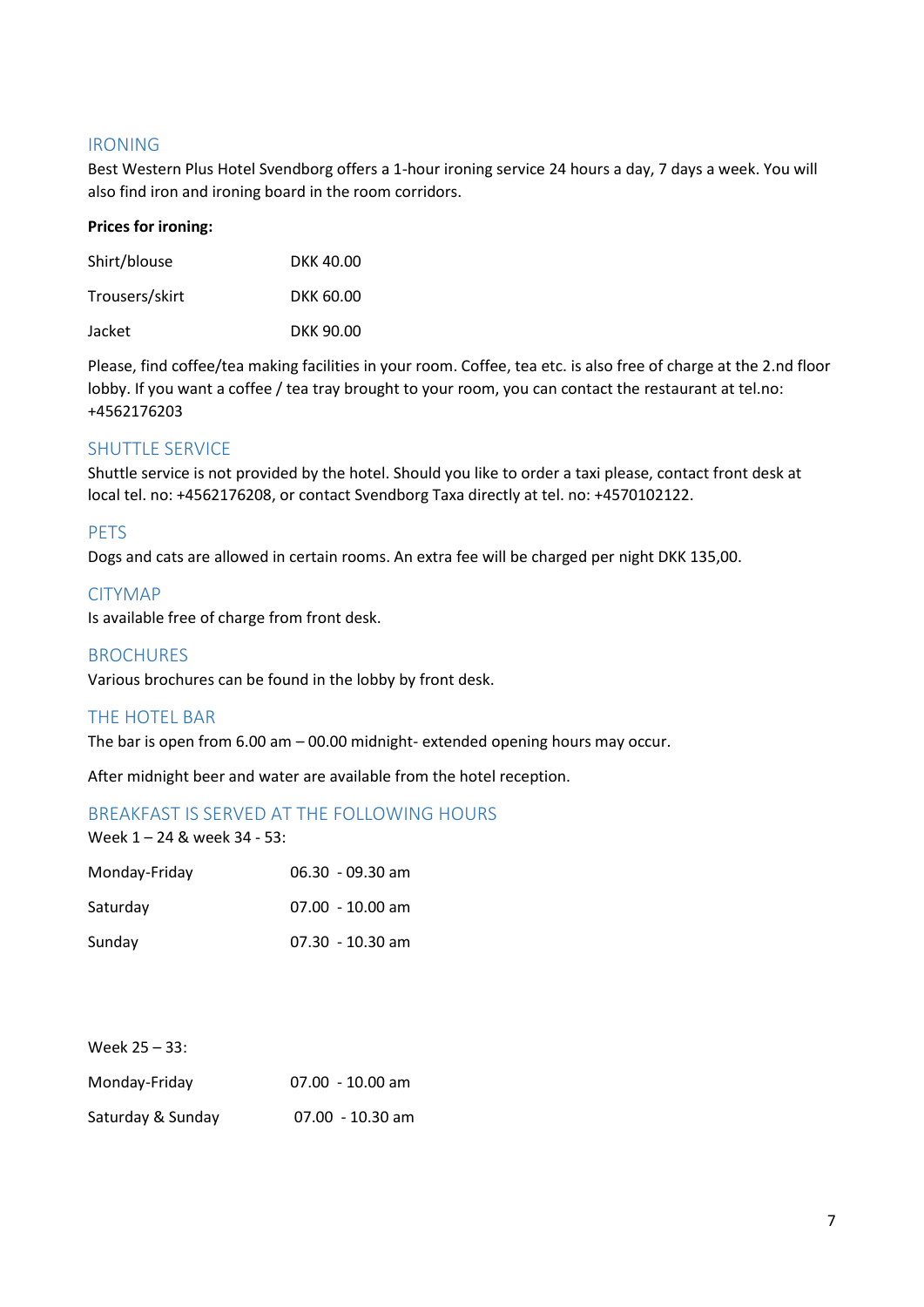#### <span id="page-7-0"></span>EXPRESS BREAKFAST

Express breakfast is available 1 hour before the normal breakfast hours, and has to be pre-ordered the night before, and no later than 10 pm.

#### <span id="page-7-1"></span>You can have your express breakfast at the hotel, or "To go"

Express breakfast includes:

Coffee / tea Bread Fresh fruit Fruit juice You can buy chocolate and crisps from the front desk around the clock. Sandwich, beer, and water can be purchased from the front desk when the bar is closed. You will find Restaurant Krinsen on the ground floor, just across from the reception.

#### <span id="page-7-2"></span>Restaurant Krinsen has the following opening hours:

12 noon - 3 pm for lunch 6 pm -9.30 pm for dinner Please note; there is no service on Sundays after 10 am. Please, contact reception for recommendation of restaurants close by.

## <span id="page-7-4"></span><span id="page-7-3"></span>For a table reservation or room service please call tel.no: +45 6217 6203 THE HOTEL OFFERS ROOM SERVICE

| Monday-Saturday: | 07.15 - 09.30 am                    |
|------------------|-------------------------------------|
| Sunday:          | $07.30 - 10.00$ am - breakfast only |

## <span id="page-7-5"></span>A ROOMSERVICE MENU CAN BE FOUND SEPERATELY

For room service we charge a fee. We offer room service breakfast. Please, fill out an order form at reception the day before. Please, contact the restaurant for questions.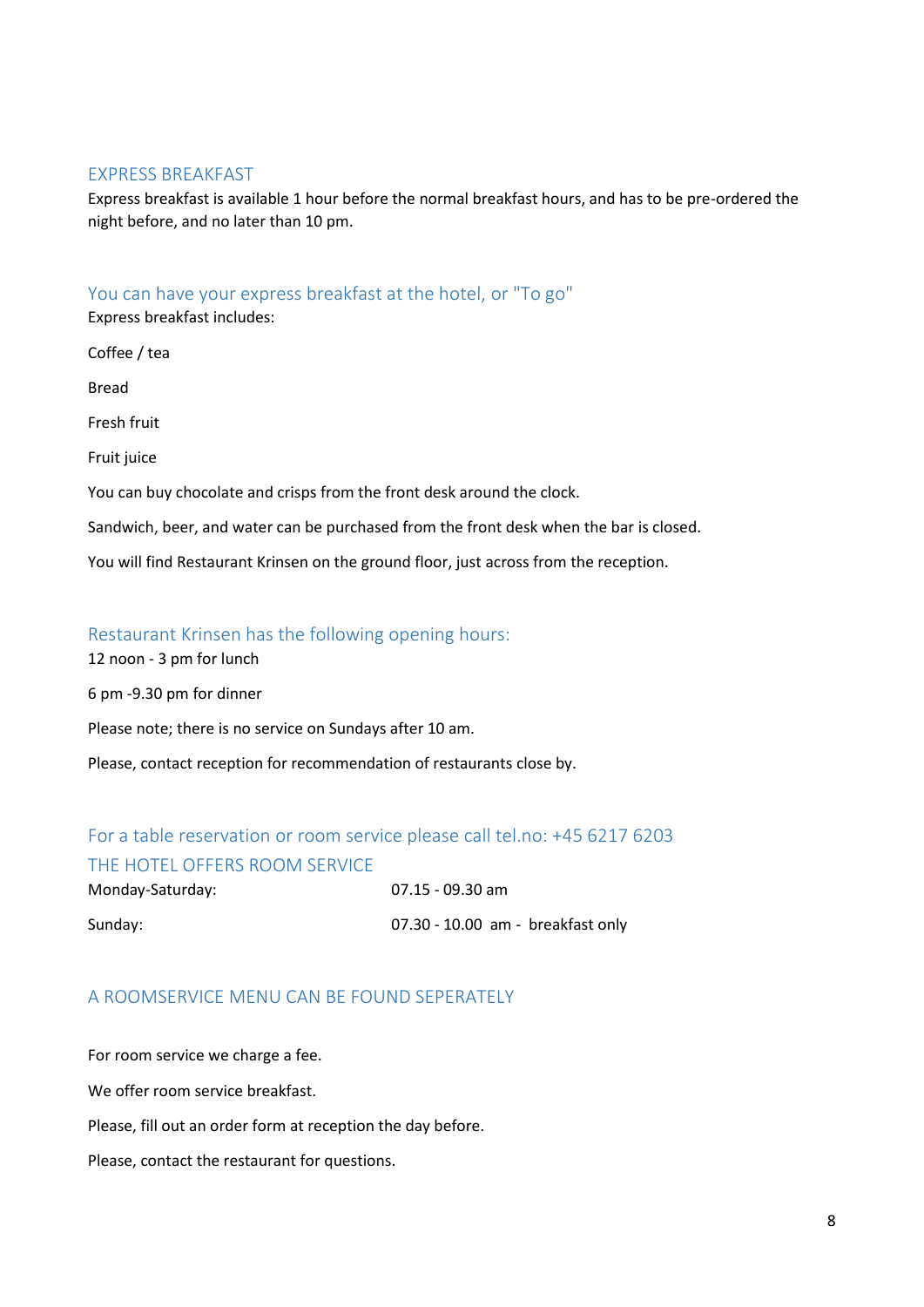Breadrolls, rye bread, white bread, jam, meat toppings, cheese, egg, orange juice, coffee, tea and others.

<span id="page-8-0"></span>

| Australia 61     |      |  |
|------------------|------|--|
| Austria          | 43   |  |
| Belgium          | 32   |  |
| <b>Brasil</b>    | 55   |  |
| Canada           | 1    |  |
| Chiele           | 56   |  |
| Cyprus           | 357  |  |
| Finland          | 358  |  |
| France           | - 33 |  |
| Germany          | 49   |  |
| Great Britain 44 |      |  |
| Greece 30        |      |  |
| Greenland 299    |      |  |
| Ireland 353      |      |  |
| Iceland 354      |      |  |
| Italy 39         |      |  |
| Luxembourg 352   |      |  |
| Malta            | 356  |  |
| Netherlands 31   |      |  |
| Norway           | 47   |  |
| Poland           | 48   |  |
| Portugal         | 351  |  |
| Switzerland 41   |      |  |
| Spain            | 34   |  |
| Sweden           | 46   |  |
| Turkey           | 90   |  |
|                  |      |  |

USA 1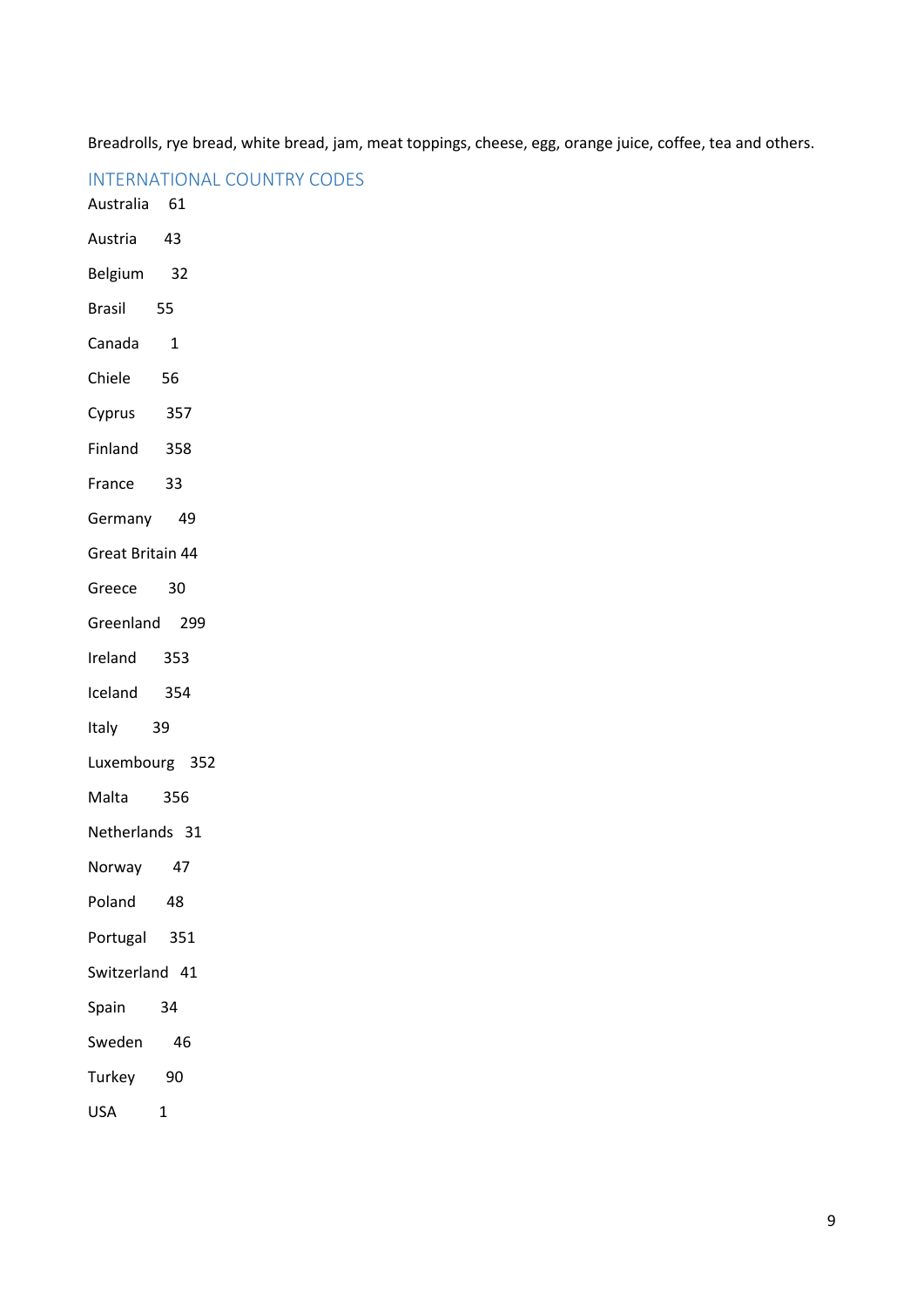### <span id="page-9-0"></span>INTERNAL SERVICENUMBERS

| Reception   | +4562176208 |
|-------------|-------------|
| Restaurant  | +4562176203 |
| Roomservice | +4562176203 |

#### <span id="page-9-1"></span>WAKE UP CALL

Please, contact front desk at tel.no: +4562176208

### <span id="page-9-2"></span>EMERGENCY CALL

Please call 112.

## <span id="page-9-3"></span>INTERNATIONAL CALLS

Dial 00 + country code + area code + the number on you own mobile phone.

<span id="page-9-4"></span>To order a wake-up call: Please contact front desk tel.no: +4562176208

## <span id="page-9-5"></span>Use the TV for wake-up calls: Follow instructions under TV in this directory

### <span id="page-9-6"></span>Use the TV for wake up calls:

### 1. Turn on the TV

2. Push the "clock" button on

the remote control

3. Use arrow up/down/left/right for

setting the desired time

4. Choose "Done" and turn off the

TV

5. In the clock display you will

now see a little clock

6. To turn off or changing the

alarm please, push "clock" on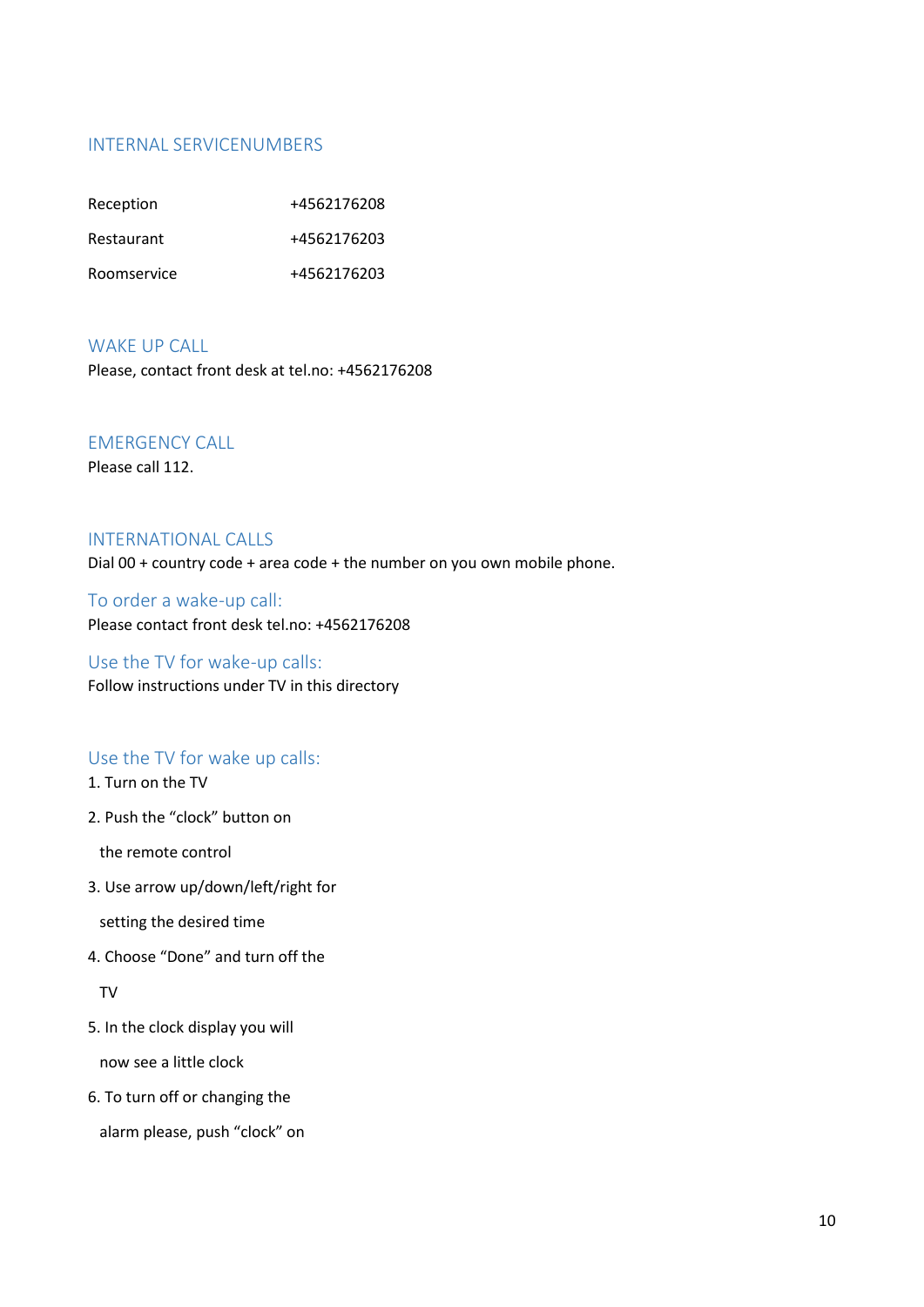the remote control.

#### <span id="page-10-0"></span>Please contact the front desk for help with fax and photocopies.

Photocopies DKK 2.00

Transparencies DKK 8.00

Best Western PLUS Hotel Svendborgs fax no is +45 6221 9012

### <span id="page-10-1"></span>All public areas and all rooms have free wireless Internet available.

If you experience problems with the WiFi please, contact front desk at local tel. no: +4562176208.

Our business center is located at the 1st floor where you will find computers with internet, and a printer at

your disposal 24 hours a day.

Should you need wired Internet, this is also available at the business center.

Please, contact front desk at local tel. no: +4562176208, should you have any questions.

#### <span id="page-10-2"></span>We also have TV in the café/bar.

Connect your own equipment via the HDMI port on the left side of the set - Computer/Apple TV/Chromecast/Telephone - press the 'house' button and choose the 'Computer symbol'.

#### <span id="page-10-3"></span>For TV channel overview

- press LIST on the remote control.

## <span id="page-10-4"></span>For fire, ambulance or police call the emergency directly on your own mobile phone tel.no: 112

The evacuation plan as well as instructions are placed by the room entrance door. Please, make yourself comfortable with the routines and the location of emergency exits upon arrival.

If a medical emergency occurs, please contact the front desk at tel.no: +4562176208

The front desk has access to a heart start defibrillator.

#### <span id="page-10-5"></span>To contact an ambulance directly, please call tel.no: 112.

The out of hours doctor and the emergency room at Svendborg Hospital can be reached on tel.no: +457011 0707.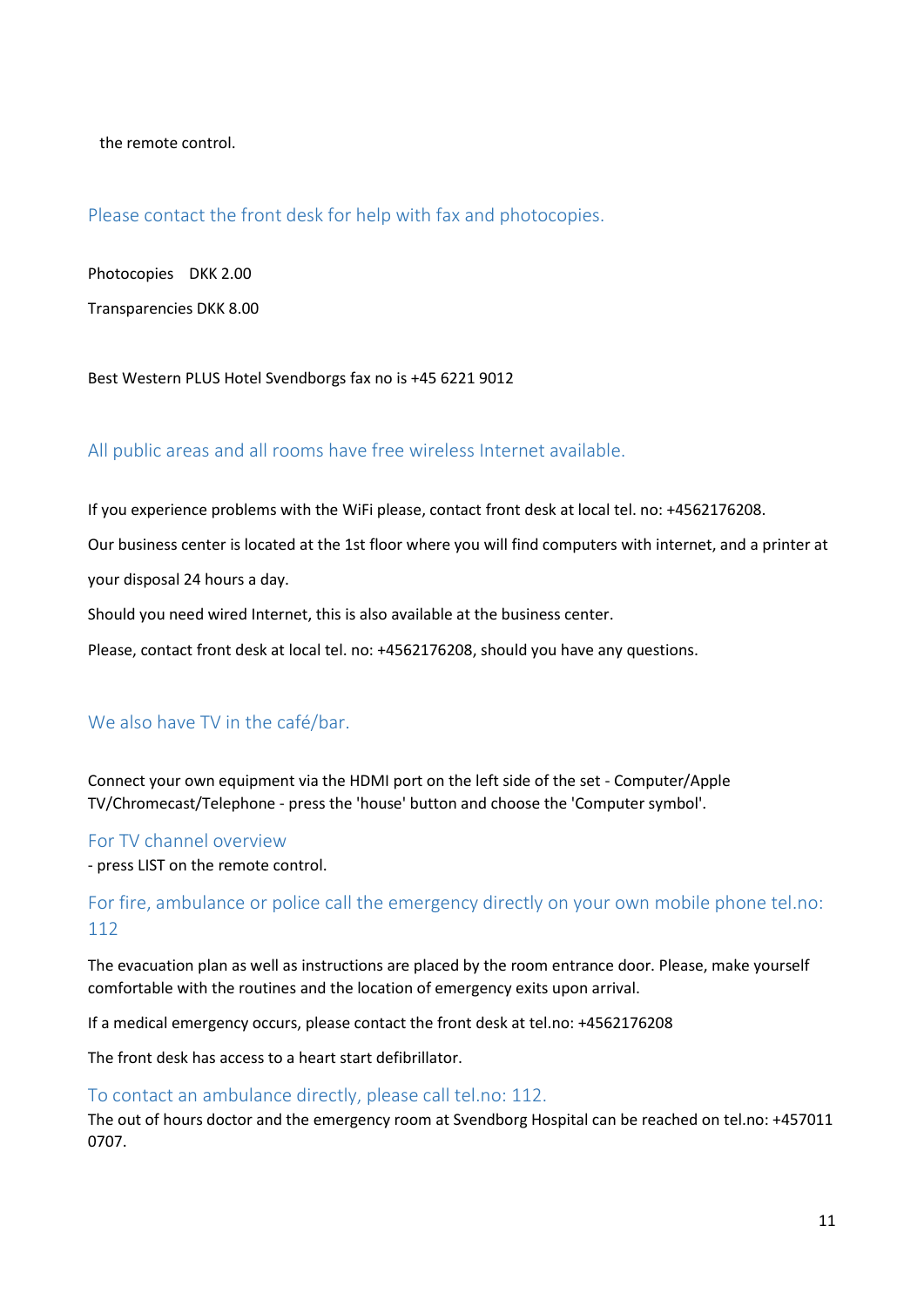#### <span id="page-11-0"></span>PHARMACY

We recommend Svendborg Løve Apotek, Svendborg Bycenter, tel.no +456221 0062.

Please contact front desk for further information.

The hotel is not responsible for your valuables. You can use the safe deposit box in the room during your stay free of charge.

For instructions, please see front of the safety deposit box.

For any questions please, contact the front desk at tel.no:+4562176208.

## <span id="page-11-1"></span>DEAR CONFERENCE COORDINATOR

We welcome you to our conference- and events facilities, where we can offer you 15 flexible meeting rooms covering more than 33.000 sq ft.

Our largest conference room has a capacity of up to 300 delegates.

For us it is of utmost importance that you as a conference coordinator feel confident from start to finish. From planning to a successful finish we are here to support, assist and inspire you.

We keep our promise to you.

For booking and enquiries please contact our conference department.

#### <span id="page-11-2"></span>DEPARTURE

We encourage conference guests to check out before the meeting starts, or no later than 11 am. Should you need to keep your room after this time, please request this at reception tel.no: +4562176208.

#### <span id="page-11-3"></span>COPY Photocopy DKK 2.00.

Scan of documents DKK 2,- per page.

Please, contact front desk.

<span id="page-11-4"></span>GOLF The hotel can offer you a discount on green fees for Svendborg's 18-hole golfcourse, situated 10 minutes drive from the hotel. We can also offer a discount on green fees for the golfcourses in Faaborg, Midtfunen and on Langeland.

<span id="page-11-5"></span>WATERLAND The hotel can offer you a special price for Svendborg's Waterland, 5 minutes drive from the hotel.